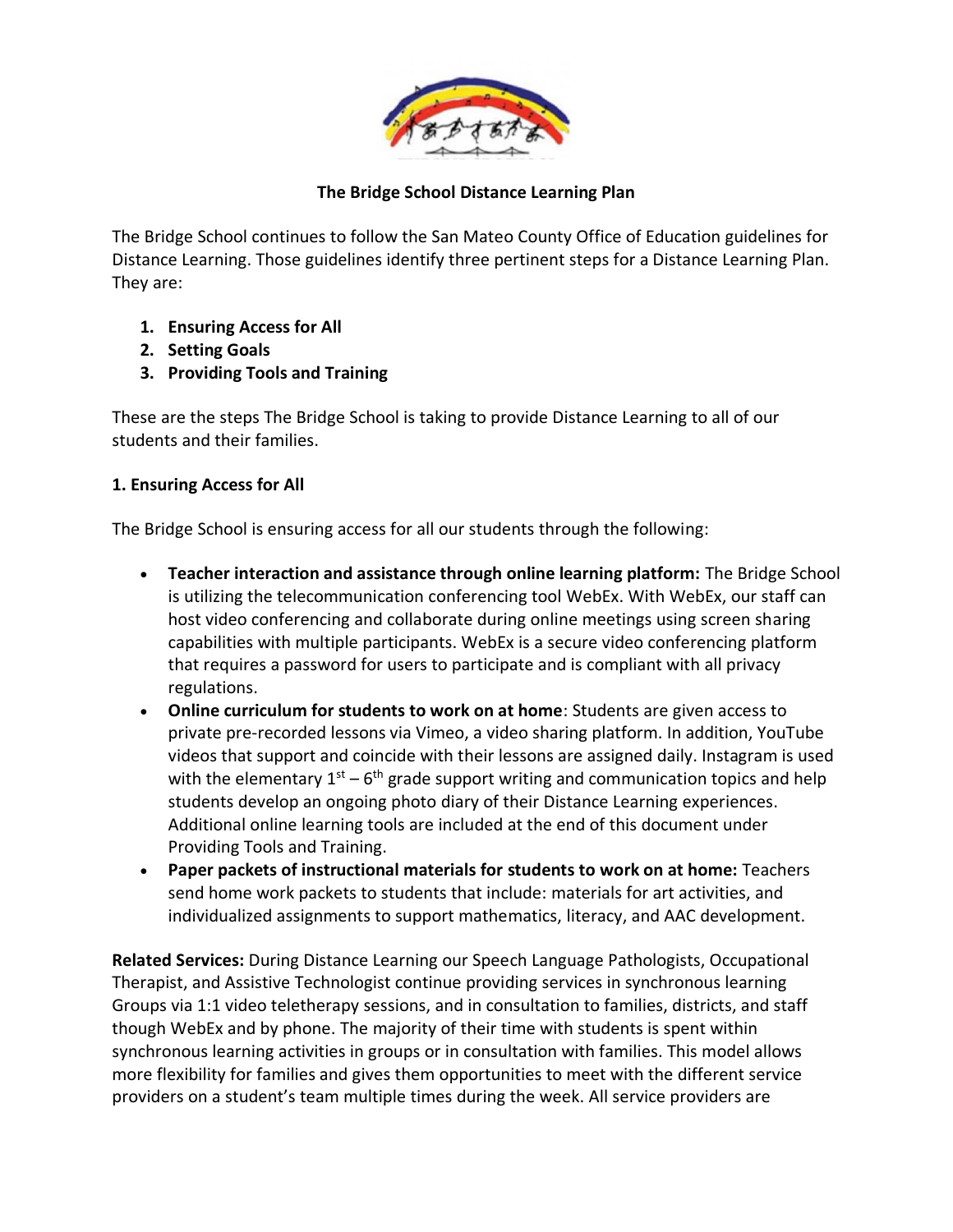

available to students and families in the afternoons after synchronous learning sessions by request from families and/or if individual needs arise.

*1:1 direct service may take place between your child and their related service provider at The Bridge School this year. Two providers can see one child and no other staff are allowed to interact in the session unless they are virtual. Staff and families will determine if this is something that would be beneficial.*

## **2. Setting Goals**

The Bridge School sets appropriate goals for Distance Learning for all our students through the following:

• Provide access to instruction online: asynchronous, synchronous, learning support packets

Bridge School's Speech Language Pathologists provide language development and social participation instruction via teleconferencing/teletherapy. They are supporting students and families using AAC for communication for learning in home environments. SLPs create videos for instruction and for training families to use in their homes. SLP meetings with families occur on WebEx. Meeting topics address assistive technology, vocabulary selection and programming for academic and social participation.

Bridge School's Occupational Therapist and Assistive Technologist support and advise families in the use of assistive technology tools, seating and positioning of equipment, and other home environmental supports. Additionally, they work with families to adjust home work stations and other technology (e.g., computers, iPads/tablets, communication tools) for optimal access.

**Augmentative/Alternative Communication; Assistive Technology; Cortical Visual Impairment Tools, Materials, and Accommodations**: Using research as a resource to guide our practices, we adapt, customize, and implement tools, materials, strategies, and accommodations that best address the needs of our students with significant communication and physical impairments and apply that knowledge during Distance Learning in our students' home environments.

**Staff roles and responsibilities:** Classroom teachers will send out daily/weekly emails to families with schedules and assignments. Teachers, SLPs, OT, and AT will monitor families' wellbeing and how they are participating and what challenges they are encountering during Distance Learning. All student team members log emails, meetings, student work samples, video conferences, and work they themselves are creating.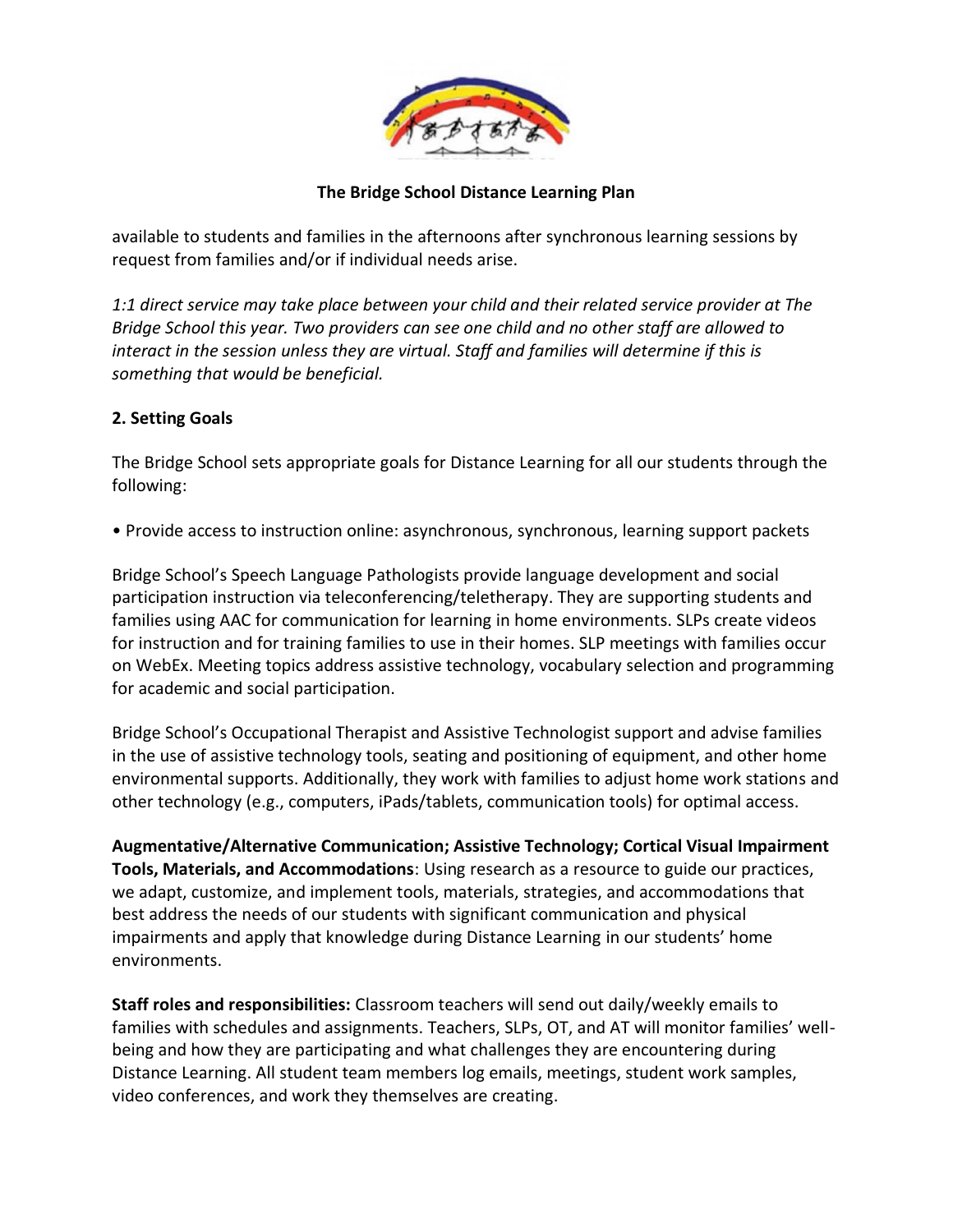

- Provide support for ESL families
- Provide Related Service providers access to support families and other Bridge School staff
- Provide Families/Staff IT support plan
- Utilize secure approved applications that comply with laws
- Survey teachers and families for Distance Learning needs
- Set up a space for teaching and online learning
- Organize materials within the learning environment
- Create a list of materials that students will need in their distance learning space
- Set up a space for student to engage in online learning
- Obtain Distance Learning tools/devices for students and/or secure tools that are already in the home
- Secure online access for student
- Become familiar with digital safety and citizenship for online learning
- Review laws and regulations for student data privacy
- Update Acceptable Use Policy/Board policies
- Develop device check-out management/forms/contracts
- Provide clear guidelines and protocols for implementation for staff and families
- Provide training to families for all tools utilized by teachers to deliver distance learning
- Communicate to families and districts what the school day will look like
- Communicate to families how much work will be expected
- Communicate with families how teachers and service providers will check-in with students
- Communicate with families how attendance will be taken and the tools that will be used
- Develop online norms for families
- Help families create a home routine that supports Distance Learning
- Provide classroom schedules

#### **The Bridge School Classroom Schedules (Subject to Change)**

The Bridge School's priorities for meeting the challenges that face students, families, and teachers when implementing online learning are: 1) frequent communication between families and staff and 2) providing curriculum and supports that are appropriate and still include best practices for implementing instruction. The most important priority is having frequent meaningful engagement between students and teachers on a consistent daily basis.

For our 2020-2021 Distance Learning school year, teachers have created schedules that emphasize more time in smaller groups with opportunities to meet with larger groups throughout the day.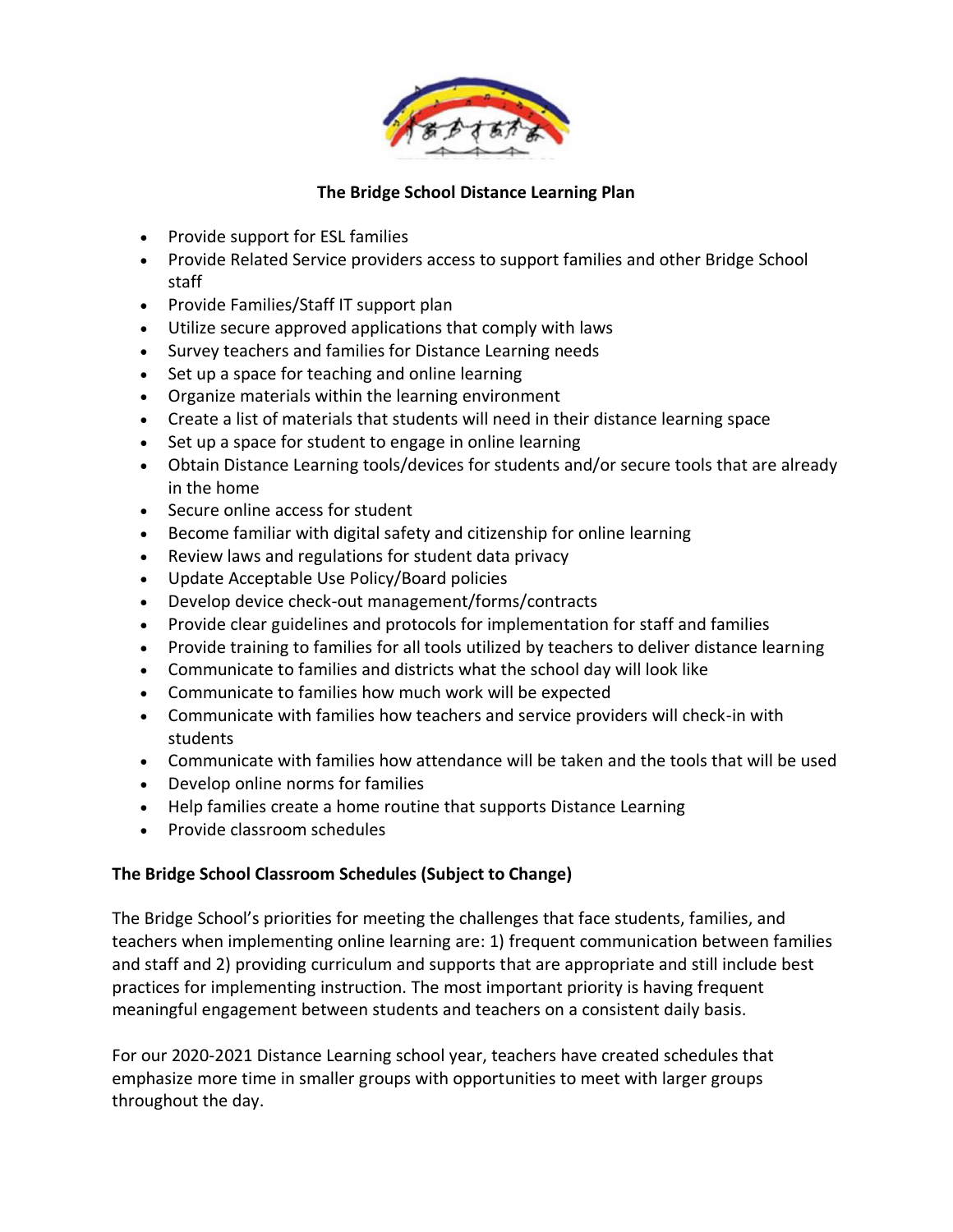

In order to take full advantage of all synchronous and asynchronous instruction, students should be available for the full school day as outlined by your classroom schedule. Therapies and other appointments should be scheduled outside of our Distance Learning school hours. This will help keep schedules more consistent when we return to onsite learning.

#### **Classroom Schedules by Grade**

Red Group/Classroom 1

|  |  | Teacher: Bridget Emery / SLP: Rebecca Matthews |
|--|--|------------------------------------------------|
|  |  |                                                |

| <b>Times</b> | Monday              | Tuesday             | Wednesday           | Thursday            | Friday              |
|--------------|---------------------|---------------------|---------------------|---------------------|---------------------|
| $9 - 9:45$   | Morning             | Morning             | Morning             | Morning             | Morning             |
|              | Meeting             | Meeting             | Meeting             | Meeting             | Meeting             |
|              | Story               | Story               | Story               | Story               | Story               |
| $9:45 - 10$  | <b>Online Break</b> | <b>Online Break</b> | <b>Online Break</b> | <b>Online Break</b> | <b>Online Break</b> |
| 10-10:50     | Music               | <b>Music</b>        | <b>Music</b>        | <b>Music</b>        | <b>Music</b>        |
|              | Sharing             | Sharing             | Sharing             | Sharing             | Sharing             |
| $10:50-$     | <b>Online Break</b> | <b>Online Break</b> | <b>Online Break</b> | Online Break        | <b>Online Break</b> |
| 11:15        |                     |                     |                     |                     |                     |
| 11:15-12     | Asynchronous        | Asynchronous        | Asynchronous        | Asynchronous        | Asynchronous        |
|              | Learning            | Learning            | Learning            | Learning            | Learning            |
| 12-12:30     |                     |                     |                     |                     |                     |
| 12:30-1:15   |                     |                     |                     |                     |                     |

#### Blue Group/ Classroom 1 & 2

Teachers: Bridget Emery and Stephanie Gieseker/SLP: Rebecca Matthews

| <b>Times</b> | Monday       | Tuesday             | Wednesday           | Thursday            | Friday              |
|--------------|--------------|---------------------|---------------------|---------------------|---------------------|
| $9 - 9:45$   | Morning      | Morning             | Morning             | Morning             | Morning             |
|              | Meeting      | Meeting             | Meeting             | Meeting             | Meeting             |
|              | Language     | Language            | Language            | Language            | Language            |
|              | Arts         | Arts                | Arts                | Arts                | Arts                |
| $9:45 - 10$  | Online Break | <b>Online Break</b> | <b>Online Break</b> | <b>Online Break</b> | <b>Online Break</b> |
| 10-10:50     | Letter Block | Letter Block        | Letter Block        | Letter Block        | Letter Block        |
| $10:50-$     | Online Break | <b>Online Break</b> | <b>Online Break</b> | <b>Online Break</b> | <b>Online Break</b> |
| 11:15        |              |                     |                     |                     |                     |
| 11:15-12     | Writer's     | Writer's            | Writer's            | Writer's            | Writer's            |
|              | Workshop     | Workshop            | Workshop            | Workshop            | Workshop            |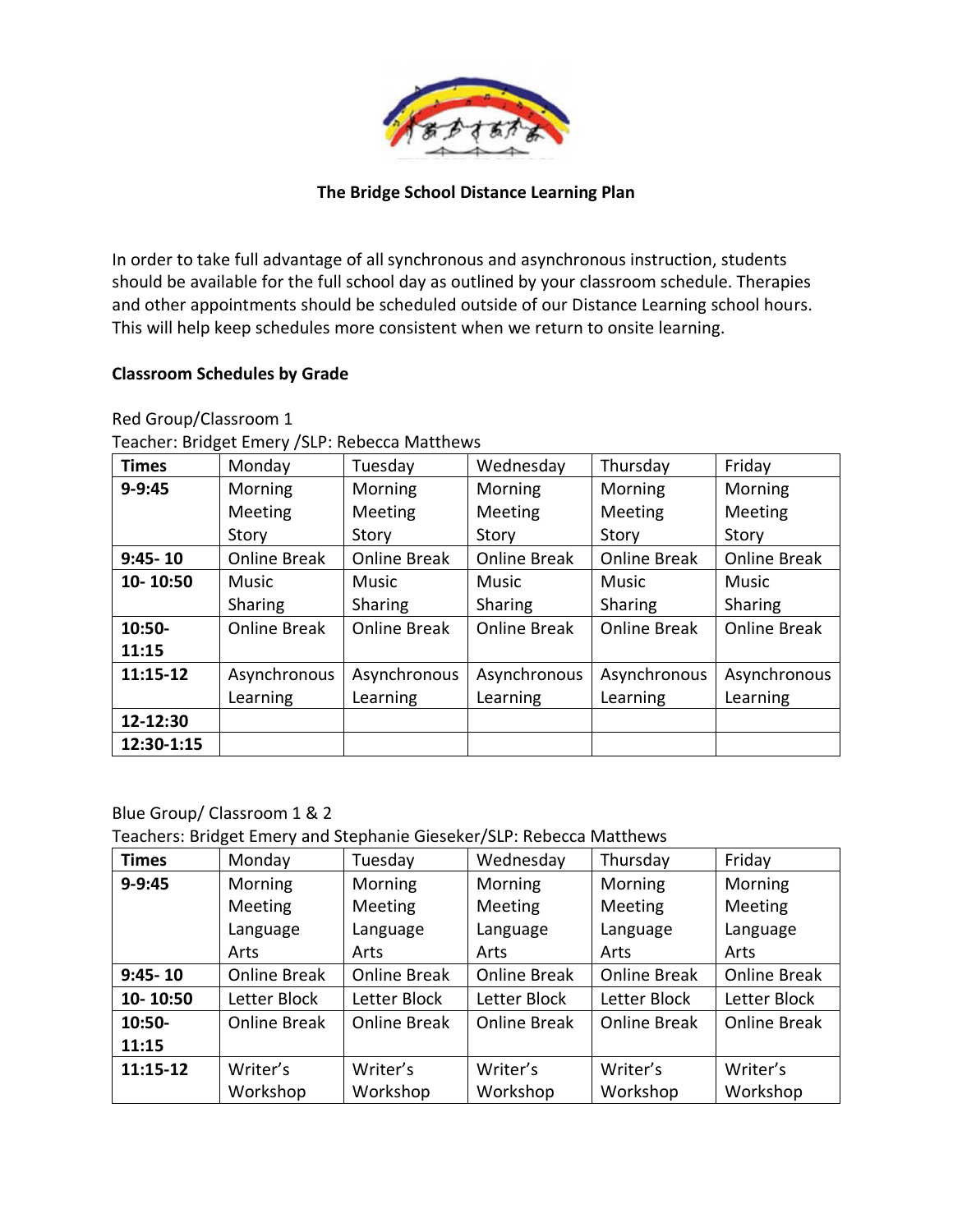

| $ 12 - 12:30 $ | Online Lunch   Online Lunch   Online Lunch   Online Lunch   Online Lunch |  |  |
|----------------|--------------------------------------------------------------------------|--|--|
| $12:30-1:15$   | Math/Science   Math/Science   Math/Science   Math/Science   Math/Science |  |  |

Orange Group/ Classroom 2

Teacher: Stephanie Geiseker /SLP: Johnson Taing

| <b>Times</b> | Monday       | Tuesday             | Wednesday           | Thursday            | Friday              |
|--------------|--------------|---------------------|---------------------|---------------------|---------------------|
| $9 - 9:45$   | Morning      | Morning             | Morning             | Morning             | Morning             |
|              | Meeting      | Meeting             | Meeting             | Meeting             | Meeting             |
|              | Language     | Language            | Language            | Language            | Language            |
|              | Arts         | Arts                | Arts                | Arts                | Arts                |
| $9:45 - 10$  | Online Break | <b>Online Break</b> | <b>Online Break</b> | <b>Online Break</b> | <b>Online Break</b> |
| 10-10:50     | Letter Block | Letter Block        | Letter Block        | Letter Block        | Letter Block        |
| $10:50-$     | Online Break | <b>Online Break</b> | <b>Online Break</b> | <b>Online Break</b> | <b>Online Break</b> |
| 11:15        |              |                     |                     |                     |                     |
| 11:15-12     | Writer's     | Writer's            | Writer's            | Writer's            | Writer's            |
|              | Workshop     | Workshop            | Workshop            | Workshop            | Workshop            |
| 12-12:30     | Online Lunch | Online Lunch        | Online Lunch        | Online Lunch        | Online Lunch        |
| 12:30-1:15   | Math/Science | Math/Science        | Math/Science        | Math/Science        | Math/Science        |

# Green Group/ Classroom 2

Teacher: Stephanie Geiseker /SLP: Johnson Taing

| <b>Times</b> | Monday       | Tuesday             | Wednesday           | Thursday            | Friday              |
|--------------|--------------|---------------------|---------------------|---------------------|---------------------|
| $9 - 9:45$   | Morning      | Morning             | Morning             | Morning             | Morning             |
|              | Meeting      | Meeting             | Meeting             | Meeting             | Meeting             |
|              | Letter Block | Letter Block        | Letter Block        | Letter Block        | Letter Block        |
| $9:45 - 10$  | Online Break | <b>Online Break</b> | <b>Online Break</b> | <b>Online Break</b> | <b>Online Break</b> |
| 10-10:50     | Language     | Language            | Language            | Language            | Language            |
|              | Arts         | Arts                | Arts                | Arts                | Arts                |
| 10:50-       | Online Break | <b>Online Break</b> | <b>Online Break</b> | <b>Online Break</b> | <b>Online Break</b> |
| 11:15        |              |                     |                     |                     |                     |
| 11:15-12     | Math/        | Math/               | Math/               | Math/               | Math/               |
|              | Science      | Science             | Science             | Science             | Science             |
| 12-12:30     | Online Lunch | Online Lunch        | Online Lunch        | Online Lunch        | Online Lunch        |
| 12:30-1:15   | Writer's     | Writer's            | Writer's            | Writer's            | Writer's            |
|              | Workshop     | Workshop            | Workshop            | Workshop            | Workshop            |

## **3. Providing Tools and Training**